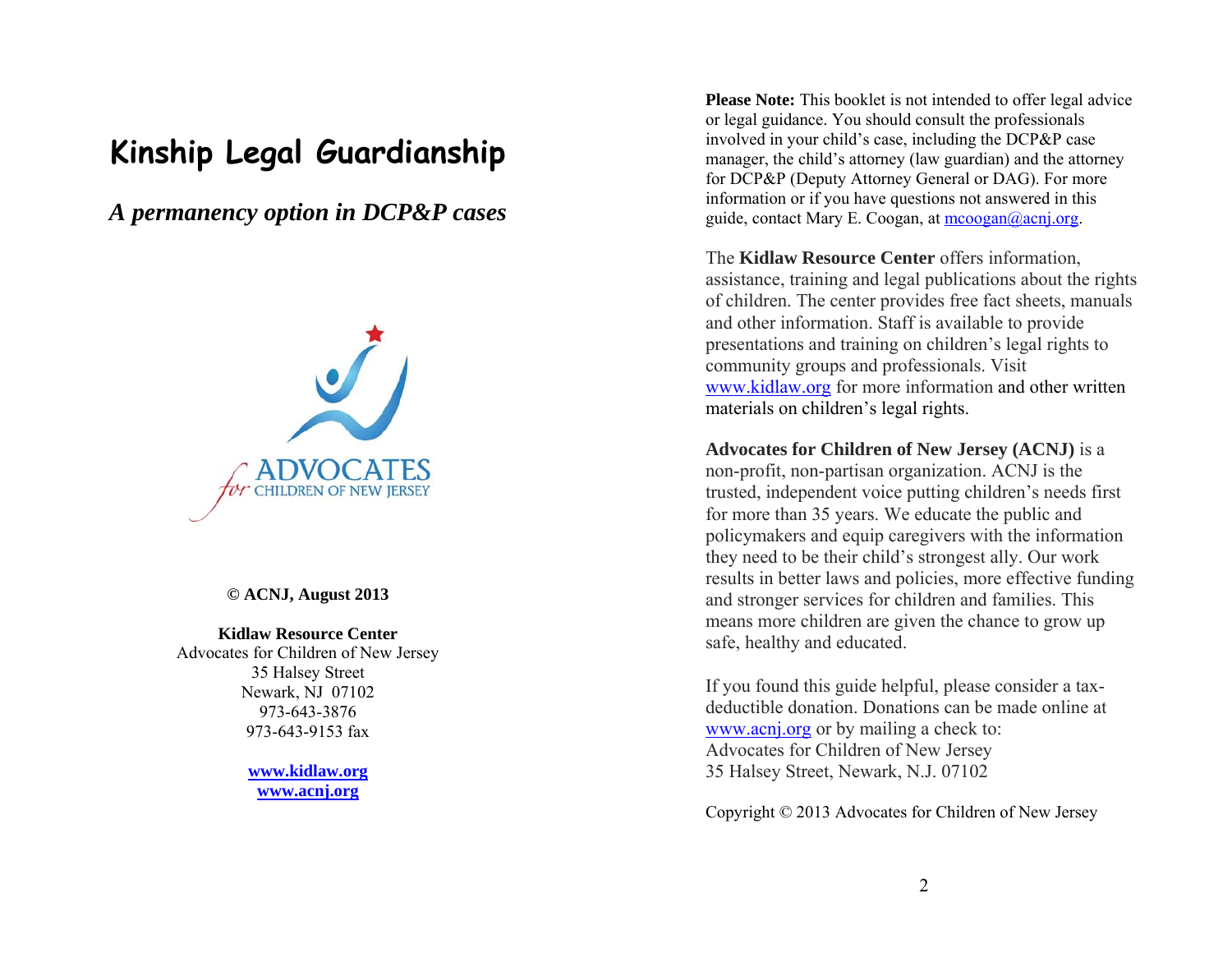### **Introduction**

The state Division of Child Protection and Permanency, (DCP&P), formerly the Division of Youth and Family Services or DYFS has placed a child in your home. You may be related to the child, a close friend of the family or perhaps the child is unrelated but has been in your home for a long time. Your DCP&P case manager has explained that it is unlikely the child will return to his parents. DCP&P is asking you to make a permanent commitment to raise this child. You have lots of questions. What are your options? What financial supports will be available to you?

It is important for you to understand the different permanency options available to you and the child in your home. You should learn about all the options, the financial supports available with each, and how those supports may affect other benefits you receive before making your final decision.

This guide gives you an overview of one permanency option -- **kinship legal guardianship (KLG)** as a first step toward making this all-important decision. It also provides information about adoption supports.

## **What is Permanency?**

The laws governing child abuse/neglect cases are based on the concept of *permanency,* the belief that children grow up best in stable families, and that every child needs nurturing from a consistent person who is committed to the child's care and well-being. The parent-child relationship is critical to the child's healthy development. The parent-child bond strongly influences how a child grows – both emotionally and physically. The quality of that bond can profoundly affect the relationships children have with all the other people in their lives. Achieving permanency is especially important for children living in foster care because they lack or have lost this consistent, permanent family relationship.

In most cases when children enter foster care, DCP&P has a legal obligation to offer services and work with the parents to address the problems that resulted in the child being placed into foster care. The goal is to return the child to his/her biological parents and achieve **family reunification.** While the child is living in foster care the legal responsibility for the child is shared between DCP&P, you the resource parent who has day-to-day responsibility for the child, and the birth parents who still retain parental rights and want their child returned to them. This is why foster care should be *temporary*.

When a child remains in foster care for one year and efforts to reunify child and parent are unsuccessful, the law requires DCP&P to find an **alternative permanent home** for the child, preferably through adoption. DCP&P should ask you if you are interested in adopting the child.

Adoption is ideal for children who cannot be reunified with birth parents because it is the most permanent legal arrangement, giving a child a new *forever family*.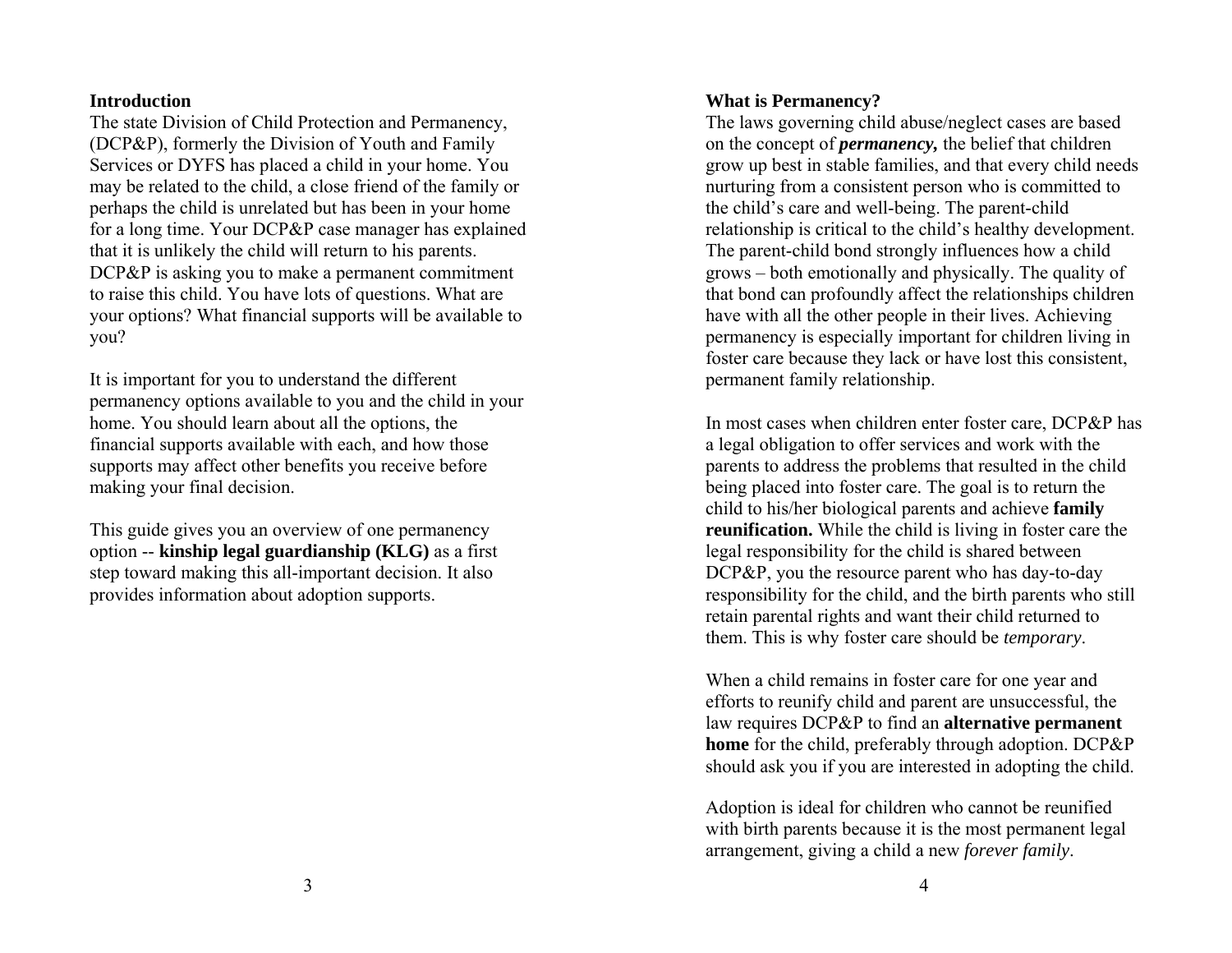For a child to be adopted, the judge must first take away or **terminate** the birth parents' rights and then award those rights to the adoptive parent(s). DCP&P makes the decision whether to file the complaint seeking to terminate parental rights.

The law recognizes that adoption is not possible in all situations. For example, you may love and be willing to raise the child, but the child may be older and want to maintain a relationship with his or her parents, even though the parents are unable to take care of the child. The child still needs a **legal** permanent home, which will provide stability for the child to at least age 18, if not longer. Next to adoption, kinship legal guardianship is the most permanent legal option. You legally assume responsibility for the care and support of the child, but the parents retain certain rights.

# **What is a Kinship Legal Guardian (KLG)?**

As the **kinship legal guardian,** you will have almost all of the same rights, responsibilities and authority relating to the child as a birth or adoptive parent. These include:

 $\blacktriangleright$  making decisions concerning the child's care and wellbeing,

► consenting to routine and emergency medical and mental health needs,

 $\triangleright$  arranging and consenting to educational plans for the child,

► applying for financial assistance and social services for which the child is eligible,

 $\blacktriangleright$  ensuring the maintenance and protection of the child,

 $\triangleright$  being responsible for activities necessary to ensure the child's safety, permanency and well-being,

► applying for a motor vehicle operator's license, and

► approving an application for admission to college.

You may not change the child's name, adopt the child, or agree to an adoption of the child by another person without the parents' consent or a court order.

The **parents** retain:

 $\triangleright$  the right to visit with the child as determined by the judge,

 $\blacktriangleright$  the authority to consent to adoption or a name change of child,

- ► the obligation to pay child support, *and*
- $\blacktriangleright$  the right to later seek to vacate the KLG judgment.

# The **child** keeps:

 $\blacktriangleright$  his/her current home,

 $\blacktriangleright$  a relationship with her/his parents, siblings and relatives, *and*

 $\blacktriangleright$  the right to any benefits derived from his/her parents (inheritance, eligibility for benefits, or insurance).

Kinship legal guardianship ends when the child turns 18 years old or when the child completes high school, whichever event occurs later. A judge can also decide to end the kinship legal guardianship arrangement for certain reasons before a child turns 18.

Once kinship legal guardianship is established, it is difficult, but not impossible to change. The parent(s) can ask the judge to return custody of the child to them at a later date. To change the final judgment, the parent must show **clear and convincing evidence** that the parent's inability to care for the child no longer exists and that termination of the kinship legal guardianship arrangement is best for the child. A KLG order may also be changed if a judge finds that you failed to or are unable to provide proper care for the child, or if the arrangement is no longer in the child's best interest.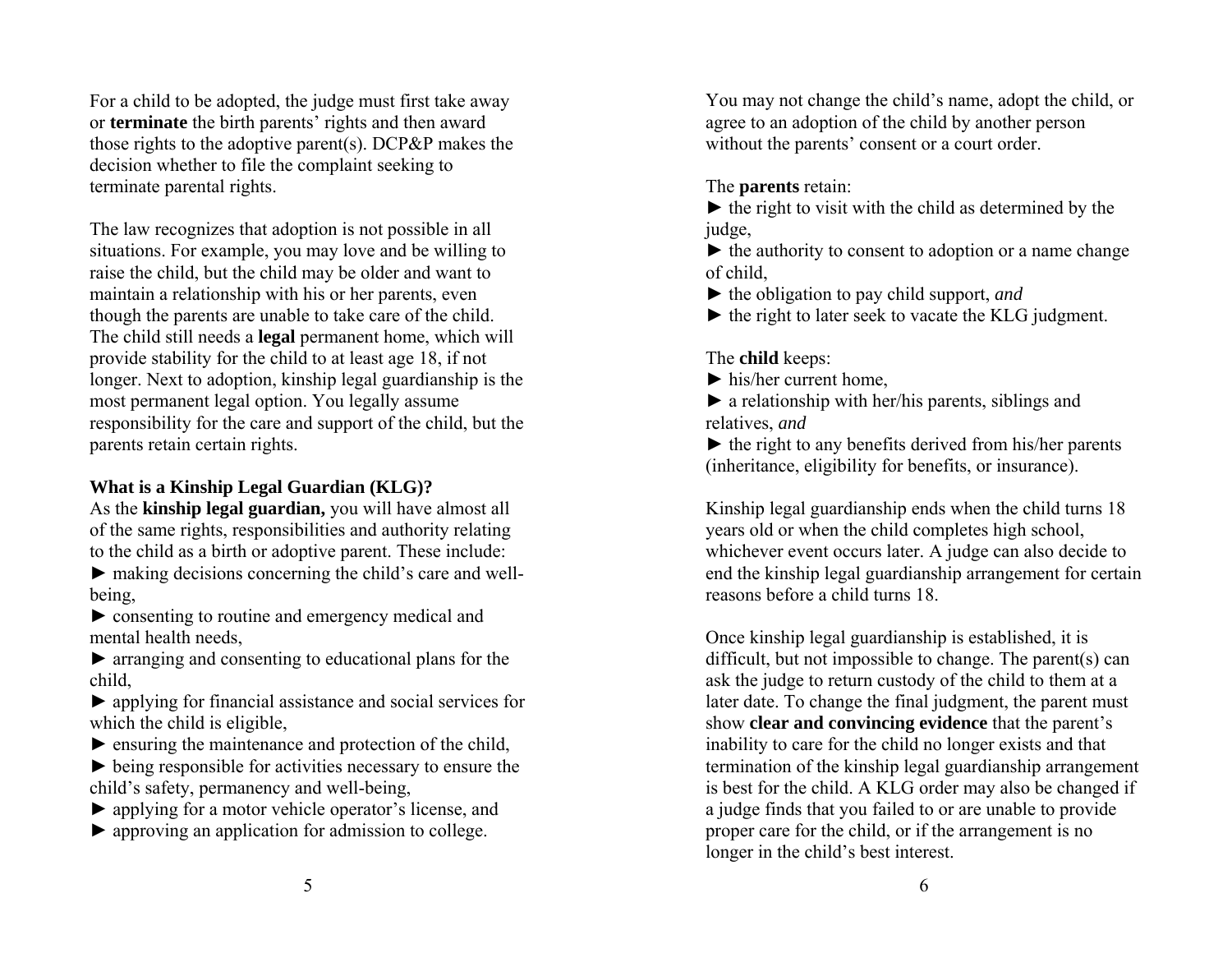# **When Can You Become A KLG?**

To become a kinship legal guardian, DCP&P must clearly prove certain facts to the judge, including:

►you have a legal, biological or emotional relationship with the child,

 $\blacktriangleright$  the child has lived in your home for at least the last 12 consecutive months,

►the parents have <sup>a</sup> **serious incapacity** that makes them unable, unavailable or unwilling to parent their child for the foreseeable future. Some examples are a long-term jail sentence, a serious, long-term drug or alcohol problem, a serious, documented mental illness, or a parent who has been missing for a significant period of time.

►you are committed to and have the ability to raise the child to adulthood,

►services offered to the parents were not accepted or did not fix the problem that caused the child to be placed in your home, *and*

 $\triangleright$  it is unlikely or not feasible that the child will be adopted.

## **Questions to Ask When Making Your Decision.**

► Has the child been living in your home for at least the last 12 months?

- $\blacktriangleright$  Is this arrangement likely to continue indefinitely?
- ► How well do you interact with both parents?

► Are you physically able to raise this child to adulthood?

 $\triangleright$  Are you emotionally committed to raising the child?

► Have you successfully dealt with the child's needs concerning child care, school, medical and dental care?

► Can you support the child until he/she becomes an adult?

► Can you and the child continue to live in the same location or will you have to relocate because you are in senior housing or some other restricted housing?

►Will you move to another state before the child turns 18? The NJ Supreme Court ruled that if the parent disagrees with you moving out-of-state, you as the KLG have to show that you have a good faith reason for moving and that the move will not be harmful to the child's best interests.

 $\blacktriangleright$  If you are married or in a permanent relationship, is your spouse or partner also willing to become the child's legal guardian? You may want your spouse or partner to become a legal guardian with you. That way, if something happens to you, your spouse or partner retains legal rights over the child, giving the child stability.

Kinship legal guardianship is a long-term commitment to a child. You should carefully consider whether you can make that commitment and feel ready to meet the responsibilities of raising this child to adulthood.

## **Process to Become a KLG.**

If you want to become a KLG and DCP&P agrees to this long-term plan, the DCP&P case manager will complete a **Kinship Legal Guardianship Assessment** with your help. Much of the information for the assessment may already be in the child's case record.

The assessment includes the following information:

- $\blacktriangleright$  how the child came to live in your home,
- $\triangleright$  your relationship to the child,
- $\blacktriangleright$  what the parents' problems are,

 $\triangleright$  the whereabouts of the parents and their wishes, if known,

 $\triangleright$  information regarding any property or assets that the child may own, *and*

► your commitment and ability to raise the child.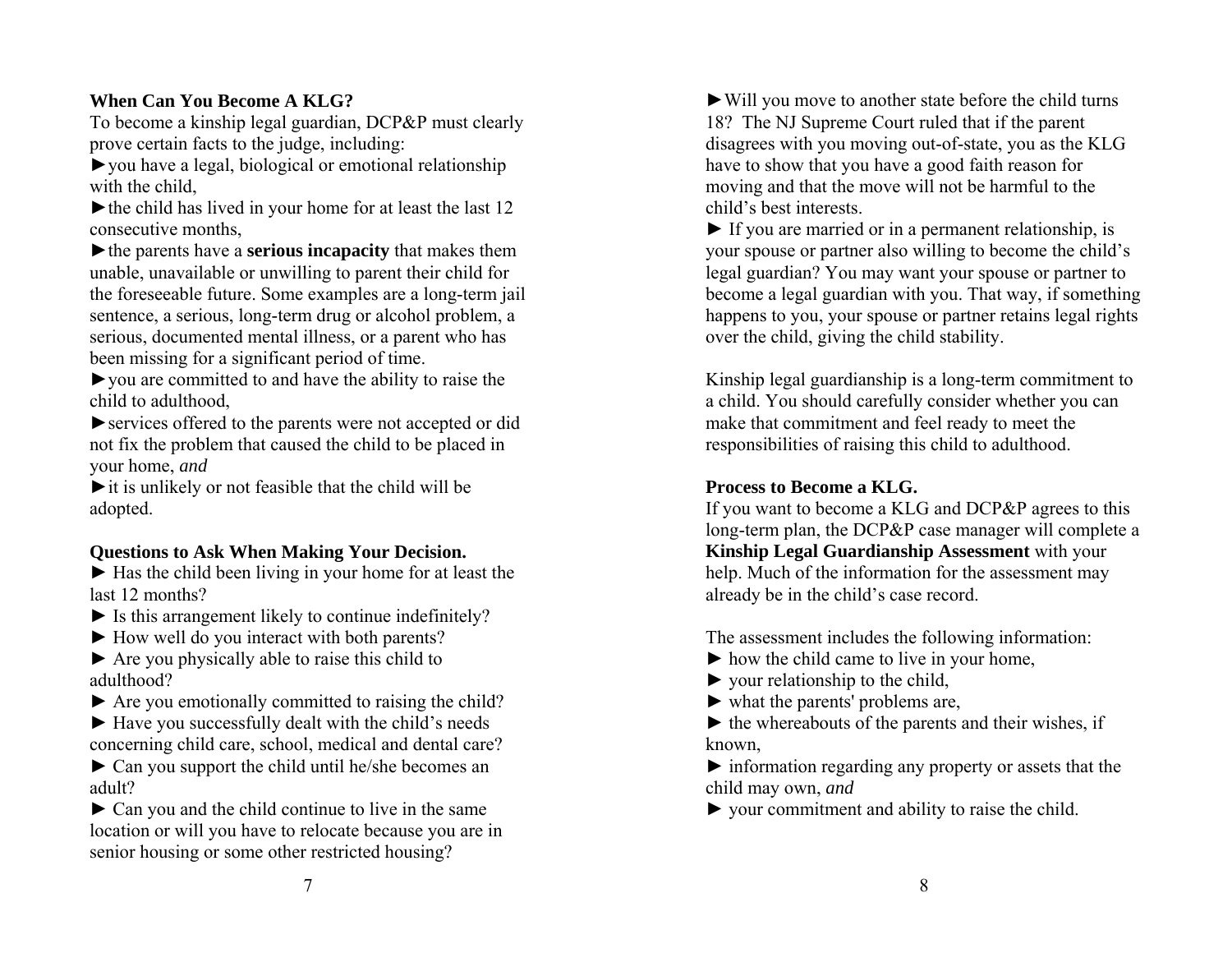Certain background checks must be completed on you and any adults living in your home including a criminal history check, a domestic violence central registry check, and a child abuse registry check. These background checks may have already been completed to license your home as a resource family, but may have to be updated. Relatives must complete the same process as non-related resource families. You need to cooperate with DCP&P in completing this paperwork. Once completed, the assessment is given to the judge.

The attorney for DCP&P, called a Deputy Attorney General (DAG), makes a **Motion to Amend the Complaint** in court. This motion asks the judge to make you the kinship legal guardian and end the current court case. The parent's attorney can also request that you be appointed kinship legal guardian, but DCP&P and the law guardian, who represents the child, must agree. **It is important to remember that you have a say in this decision.** 

Once the judge reviews the evidence and listens to what everyone has to say in court, the DAG's motion may be granted, denied, or a court hearing may be scheduled for the judge to obtain additional facts. If granted, the judge will issue a **Final Order** and dismiss the DCP&P court case. That means the DCP&P case will be closed and you are appointed as the child's kinship legal guardian.

Along with the final order, you will receive a **Judgment for Kinship Legal Guardianship** signed by the judge, which clearly states the decision-making authority you have over the child. It should be kept with your important papers. It will not say that this was a DCP&P case. Copies of this judgment can be given to the school, doctors, or

others needing written documentation of your authority or legal guardianship over the child.

### **Appearing in Court**

You will probably have to appear in court for the abovementioned hearing in order for the judge to decide whether kinship legal guardianship is the right arrangement for you and the child.

You may become a **witness** for either DCP&P, one of the parents, or the law guardian. One of the lawyers should help you prepare for the court hearing. If you have any special needs, such as an interpreter, you should make sure the DCP&P case manager or the law guardian notifies the court prior to the hearing.

Although the hearing may be somewhat informal, there are certain rules that apply. Please arrive on time. You may only be allowed in the courtroom when it is your time to speak, so you may want to bring reading material with you. You cannot eat or drink in the courtroom. Please turn off all cell phones and other electronic devices before you enter the courtroom. Do not bring the child(ren) unless asked to do so.

At the beginning of the hearing, you will be asked to swear to tell the truth. You should wait until the judge or one of the attorneys asks you a question before speaking in court. Tell only the facts that you know to be true. If someone else has information that is relevant, tell one of the attorneys so that person can be asked by one of the attorneys to come to court as a witness. You cannot tell the judge what someone else told you. That is called **hearsay** and is generally not allowed in court.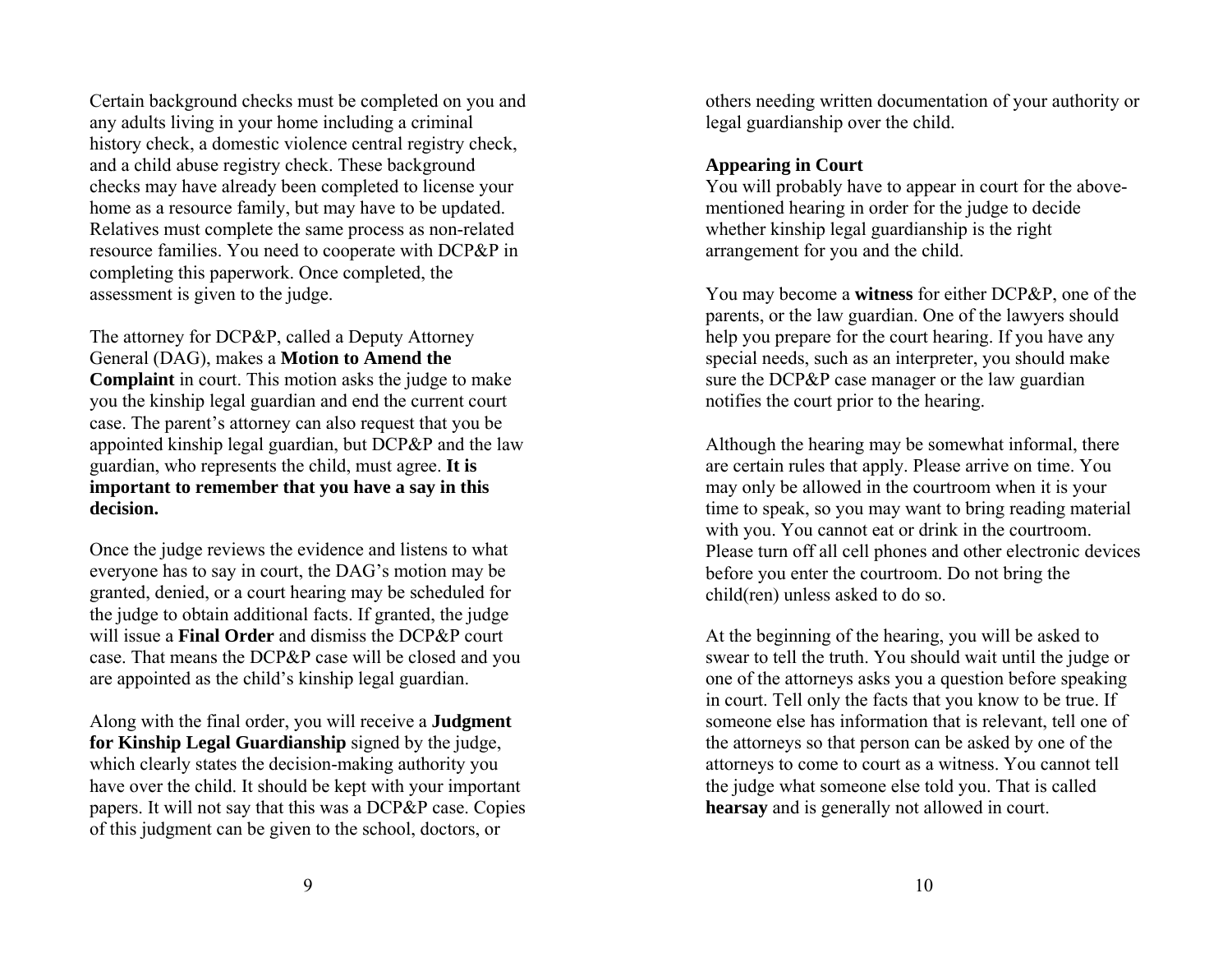If you have any questions about the process, your responsibilities for the child or your rights, you should discuss them with the law guardian or your DCP&P case manager before the court hearing. If you still have questions when you get to court, be sure to let the judge know that you have some questions during the hearing.

You should explain any concerns you have about the parents having contact with the child to the case manager, law guardian and/or the judge. These concerns may affect the visitation the parents are given. **Once the case is closed, DCP&P will no longer be arranging visits.** It will be your responsibility to comply with any visitation schedule set forth in the court order.

If the child's parents object to you becoming their child's kinship legal guardian, they will be given a chance to tell their story to the judge. You need to be respectful, listen to what is said, and wait until the judge asks for a response before speaking again. This may be difficult, but it is important for the judge to learn all the facts and to listen to both sides.

## **What Financial Supports are Available?**

The legal arrangement between you and the child determines the financial supports available to you. Financial supports available through adoption can be more generous than those available to kinship legal guardians.

As a KLG, you continue to receive the same monthly board payment that you received as a licensed resource family. This **KLG subsidy** will continue until the child turns 18 or graduates high school, whichever occurs later. However, there are certain limitations:

►DCP&P can deduct from that amount any direct income the child receives through sources like Supplemental Security Income (SSI) or child support payments,

►The payment cannot be increased if the child's needs change and could end if you move out of state, and

► The subsidy may count as "income" to you in determining eligibility for other public benefits.

The child continues to receive health insurance under Medicaid (NJ FamilyCare) as long as you live in New Jersey. If you move out of state, you will need to qualify for Medicaid in your new home state.

## **The Kinship Navigator Program.**

Once you become the kinship legal guardian, **and your DCP&P case is closed**, you may also qualify for help from the **Kinship Navigator Program if you are <sup>a</sup> relative**.

The program provides financial assistance with child care expenses and **wrap-around services** (short-term or onetime expenses related to the child such as tutoring, furniture, moving costs, or clothing expenses). However funds are limited and this is not an entitlement program.

Caregivers who are under age 60 are eligible for assistance if their household income does not exceed 350 percent of the federal poverty level. Those over age 60 qualify if their household income does not exceed 500 percent of the federal poverty level. These income guidelines are adjusted each year. For more information, visit the NJ Department of Children and Families website at

http://www.nj.gov/dcf/families/support/kinship/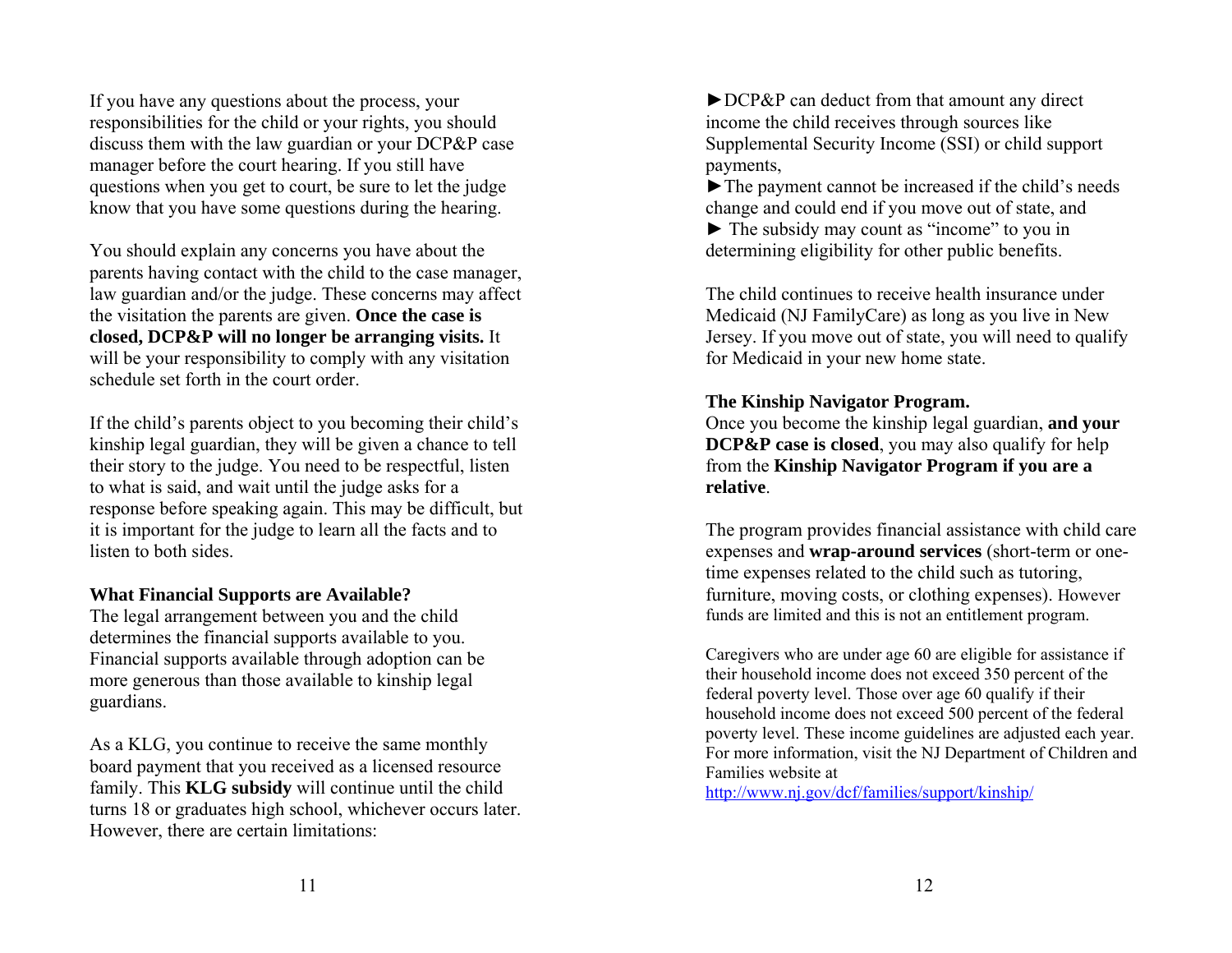# **To contact the Kinship Navigator Program dial 2-1-1.**

You will be referred to the local kinship agency which will work with you to access services.

## **Adoption Subsidy.**

Since it is so important to be able to financially provide for a child, you may want to compare the financial help available to kinship legal guardians to the financial supports available through adoption. New Jersey, like other states, provides financial help to families who adopt **special needs** or **hard-to-place** children.

In New Jersey children are considered **hard-to-place** if they have:

►A health problem that requires frequent medical or dental treatments;

►A physical handicap that makes or is expected to make the child partially or totally unable to attend school or get a job;

►Major disfigurement;

►A diagnosed psychological or psychiatric problem or is mentally retarded and unable to relate to peers or authority figures;

►Children at certain ages or who come from certain situations, including:

- $\triangleright$  Children who are one of a group of three or more siblings, and who must be placed together;
- $\triangleright$  Siblings of children who meet the hard-to-place criteria, and who must be placed together;
- $\triangleright$  Children over age 10;
- $\triangleright$  Children over age 2 who are a member of an ethnic group with few available adoptive homes;
- $\triangleright$  Children over age 5 who have been living with foster parents for at least 12 months and for whom adoption by the foster parents is the most appropriate plan.

►Any other condition that may be approved by the DCP&P director

DCP&P must determine and approve the subsidy agreement prior to the completion of an adoption proceeding. You can ask your DCP&P case manager what supports you would be eligible for, should you decide to adopt.

Like the KLG subsidy, the adoption subsidy is 100 percent of the monthly board payment until the child turns 18 or completes high school, whichever occurs later. **However, other adoption supports/benefits tend to be more generous than kinship legal guardian supports.** 

# **These include:**

►Adoption subsidies can exceed the regular board payments, if additional funds are needed to meet the child's special needs.

►Payments continue if you move out-of-state.

- ►Medicaid continues if you move out-of-state.
- ►Payments are available for expenses to treat certain health or mental problems not covered by Medicaid or other insurance.

►Special services are available, such as post-adoption counseling and respite care.

►Adoptive parents receive a payment for adoption expenses, such as legal fees and court costs.

►Those who adopt can take a federal tax credit the year the child is adopted. For details visit, www.nacac.org.

If you are interested in becoming the child's kinship legal guardian, call your DCP&P case manager or your case manager's supervisor to discuss whether a kinship legal guardianship arrangement is the appropriate permanent plan for the child living in your home. You should also talk to the child's law guardian. Remember, it is very